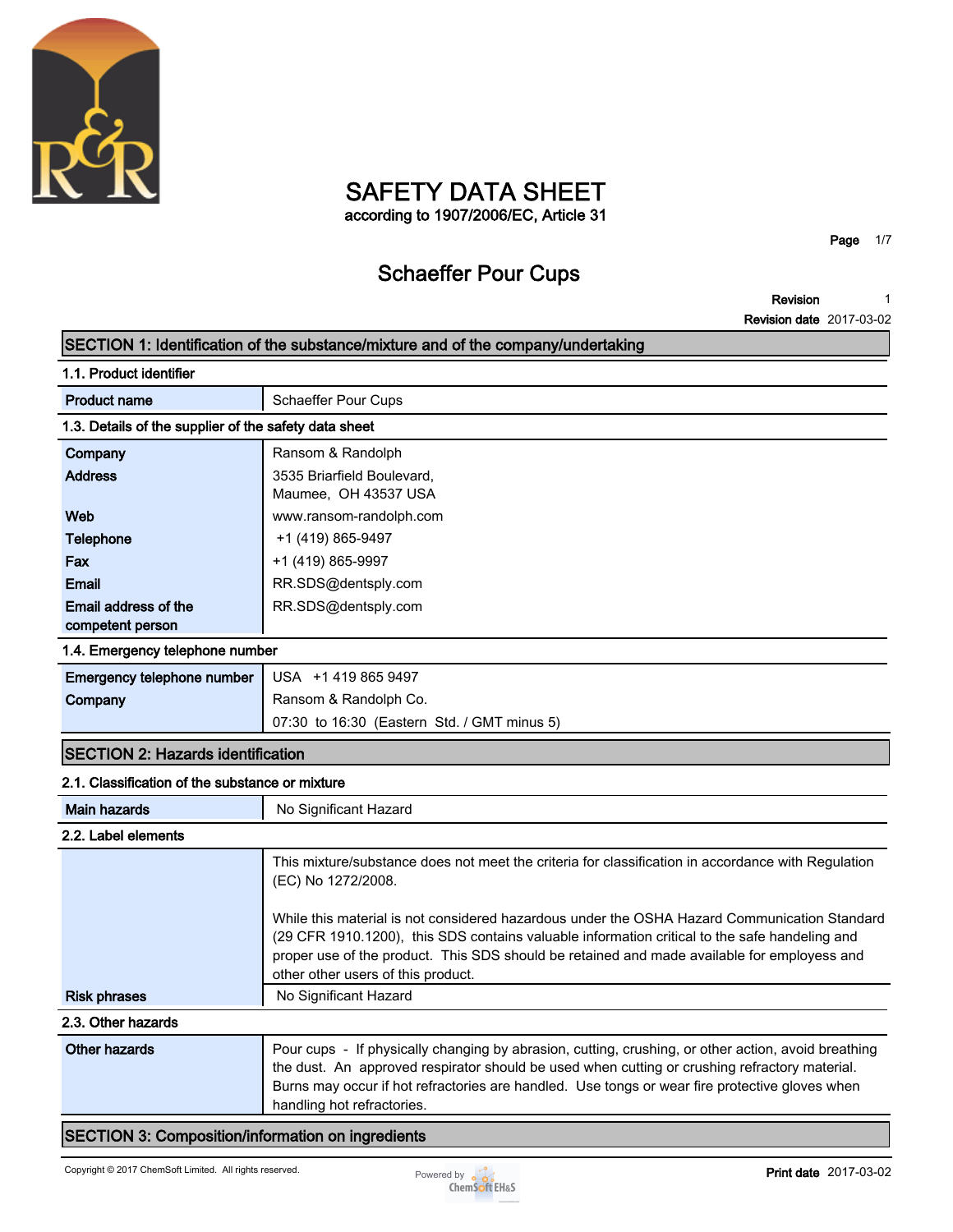#### **Revision 1**

**Revision date 2017-03-02**

| 67/548/EEC / 1999/45/EC                                                  |           |                                          |           |                                                                                   |                 |                       |           |
|--------------------------------------------------------------------------|-----------|------------------------------------------|-----------|-----------------------------------------------------------------------------------|-----------------|-----------------------|-----------|
| <b>Chemical Name</b>                                                     | Index No. | CAS No.                                  | EC No.    | <b>REACH Registration</b><br><b>Number</b>                                        | Conc.<br>(%w/w) | Classification        | M-factor. |
| aluminum oxide (Aluminium oxides)                                        |           | 1344-28-1                                |           |                                                                                   | 40 - 50%        |                       |           |
| EC 1272/2008                                                             |           |                                          |           |                                                                                   |                 |                       |           |
| <b>Chemical Name</b>                                                     | Index No. | CAS No.                                  | EC No.    | <b>REACH Registration</b><br><b>Number</b>                                        | Conc.<br>(%     | <b>Classification</b> | M-factor. |
| aluminum oxide (Aluminium oxides)                                        |           | 1344-28-1                                |           |                                                                                   | $40 - 50%$      |                       |           |
| quartz - formed shapes                                                   |           | 14808-60-7                               | 238-878-4 |                                                                                   | 40 - 50%        |                       |           |
| <b>SECTION 4: First aid measures</b>                                     |           |                                          |           |                                                                                   |                 |                       |           |
| 4.1. Description of first aid measures                                   |           |                                          |           |                                                                                   |                 |                       |           |
| Inhalation                                                               |           |                                          |           | No irritation of the respiratory tract or lungs - "No effect level" (NOEL).       |                 |                       |           |
| Eye contact                                                              |           | Rinse immediately with plenty of water.  |           |                                                                                   |                 |                       |           |
| <b>Skin contact</b>                                                      |           | No first aid requirements.               |           |                                                                                   |                 |                       |           |
| Ingestion                                                                |           | No first aid requirements.               |           |                                                                                   |                 |                       |           |
| <b>SECTION 5: Firefighting measures</b>                                  |           |                                          |           |                                                                                   |                 |                       |           |
| 5.1. Extinguishing media                                                 |           |                                          |           |                                                                                   |                 |                       |           |
|                                                                          |           |                                          |           | Use extinguishing media appropriate to the surrounding fire conditions.           |                 |                       |           |
| 5.2. Special hazards arising from the substance or mixture               |           |                                          |           |                                                                                   |                 |                       |           |
|                                                                          |           | No Significant Hazard.                   |           |                                                                                   |                 |                       |           |
| 5.3. Advice for firefighters                                             |           |                                          |           |                                                                                   |                 |                       |           |
|                                                                          |           |                                          |           | Wear suitable respiratory equipment when necessary.                               |                 |                       |           |
| <b>SECTION 6: Accidental release measures</b>                            |           |                                          |           |                                                                                   |                 |                       |           |
| 6.1. Personal precautions, protective equipment and emergency procedures |           |                                          |           |                                                                                   |                 |                       |           |
|                                                                          |           |                                          |           | Ensure adequate ventilation of the working area.                                  |                 |                       |           |
| 6.2. Environmental precautions                                           |           |                                          |           |                                                                                   |                 |                       |           |
|                                                                          |           | No environmental requirements.           |           |                                                                                   |                 |                       |           |
| 6.3. Methods and material for containment and cleaning up                |           |                                          |           |                                                                                   |                 |                       |           |
|                                                                          |           |                                          |           | Sweep up. Transfer to suitable, labelled containers for disposal.                 |                 |                       |           |
| 6.4. Reference to other sections                                         |           |                                          |           |                                                                                   |                 |                       |           |
|                                                                          |           |                                          |           | See section [2, 8 & 13] for further information.                                  |                 |                       |           |
| <b>SECTION 7: Handling and storage</b>                                   |           |                                          |           |                                                                                   |                 |                       |           |
| 7.1. Precautions for safe handling                                       |           |                                          |           |                                                                                   |                 |                       |           |
|                                                                          |           |                                          |           | Adopt best Manual Handling considerations when handling, carrying and dispensing. |                 |                       |           |
| 7.2. Conditions for safe storage, including any incompatibilities        |           |                                          |           |                                                                                   |                 |                       |           |
|                                                                          |           | No precautions required to be mentioned. |           |                                                                                   |                 |                       |           |
| 7.3. Specific end use(s)                                                 |           |                                          |           |                                                                                   |                 |                       |           |
|                                                                          |           | Foundry material.                        |           |                                                                                   |                 |                       |           |

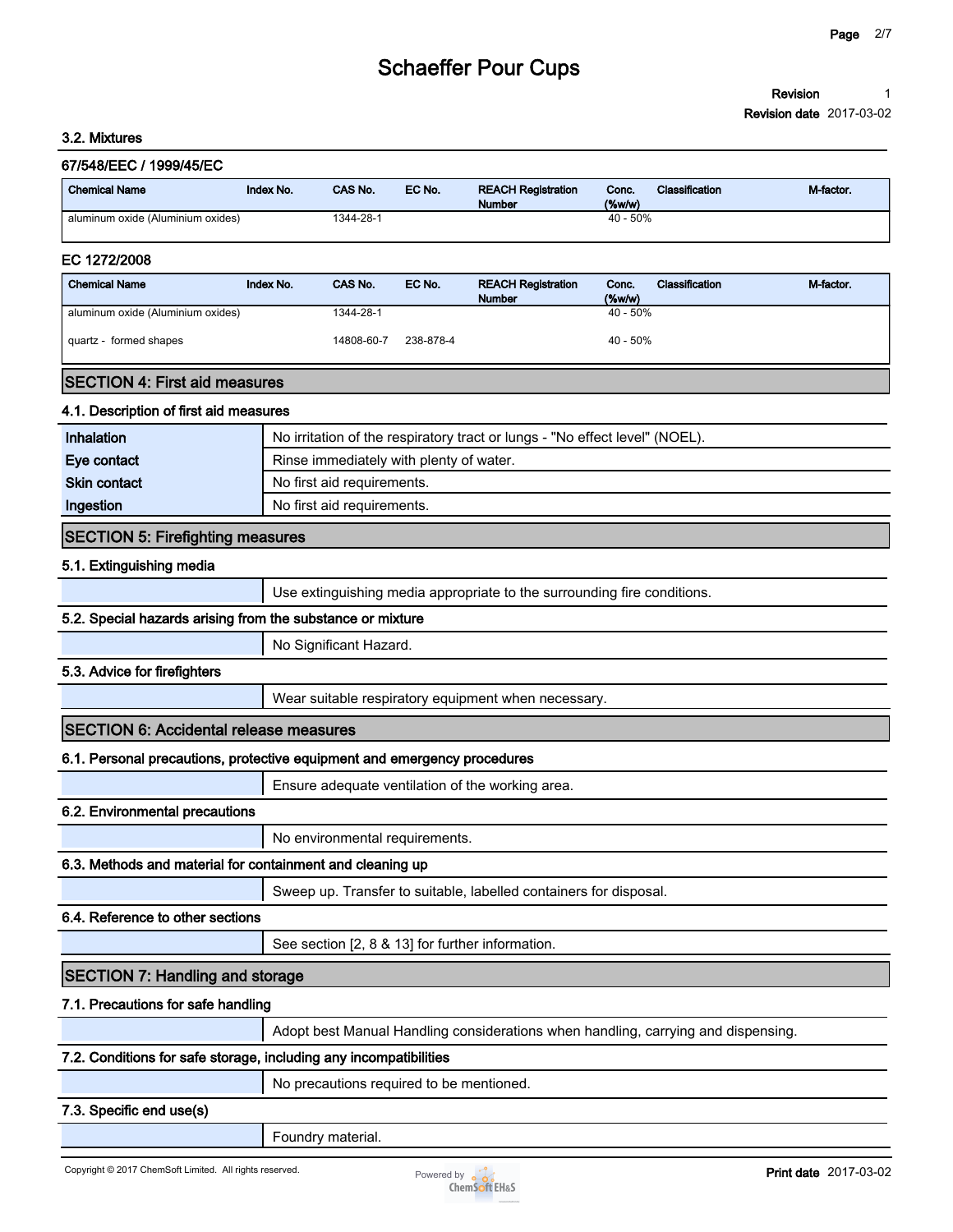#### **Revision 1**

**Revision date 2017-03-02**

### **SECTION 8: Exposure controls/personal protection**

#### **8.1. Control parameters**

#### **8.1.1. Exposure Limit Values**

| aluminum oxide (Aluminium<br>oxides) | WEL 8-hr limit ppm: -         | WEL 8-hr limit mg/m3: -        |
|--------------------------------------|-------------------------------|--------------------------------|
|                                      | WEL 15 min limit ppm: -       | WEL 15 min limit mg/m3: -      |
|                                      | WEL 8-hr limit mg/m3 total 10 | WEL 15 min limit mg/m3 total - |
|                                      | inhalable dust:               | inhalable dust:                |
|                                      | WEL 8-hr limit mg/m3 total 4  | WEL 15 min limit mg/m3 total - |
|                                      | respirable dust:              | respirable dust:               |

#### **8.2. Exposure controls**

| 8.2.1. Appropriate engineering<br>controls | Ensure adequate ventilation of the working area. |
|--------------------------------------------|--------------------------------------------------|
| 8.2.2. Individual protection<br>measures   | Thermal hazards. Wear protective clothing.       |
| Eye / face protection                      | Thermal hazards. Wear eye/face protection.       |
| Skin protection -                          | Thermal hazards. Wear suitable gloves.           |
| Handprotection                             |                                                  |

### **SECTION 9: Physical and chemical properties**

#### **9.1. Information on basic physical and chemical properties**

|                                             | Solid                                                 |
|---------------------------------------------|-------------------------------------------------------|
| Appearance                                  |                                                       |
|                                             | <b>Colour</b> Brown/Off white                         |
| Odour                                       | Odourless                                             |
| Odour threshold Not applicable.             |                                                       |
|                                             | pH Not applicable.                                    |
| Melting point $\geq 1700$ °C                |                                                       |
|                                             | Freezing Point   Not applicable.                      |
| Initial boiling point Not applicable.       |                                                       |
|                                             | Flash point Not applicable.                           |
| Evaporation rate   Not applicable.          |                                                       |
| Flammability (solid, gas) Not applicable.   |                                                       |
| Vapour pressure   Not applicable.           |                                                       |
|                                             | Vapour density   Not applicable.                      |
|                                             | <b>Relative density</b> 2.5 - 2.9 (H2O = 1 $@$ 20 °C) |
|                                             | Fat Solubility Not applicable.                        |
| Partition coefficient Not applicable.       |                                                       |
| Autoignition temperature   Not applicable.  |                                                       |
|                                             | Viscosity   Not applicable.                           |
| <b>Explosive properties</b> Not applicable. |                                                       |
| <b>Oxidising properties</b> Not applicable. |                                                       |
| Solubility                                  | Not applicable.                                       |

### **9.2. Other information**

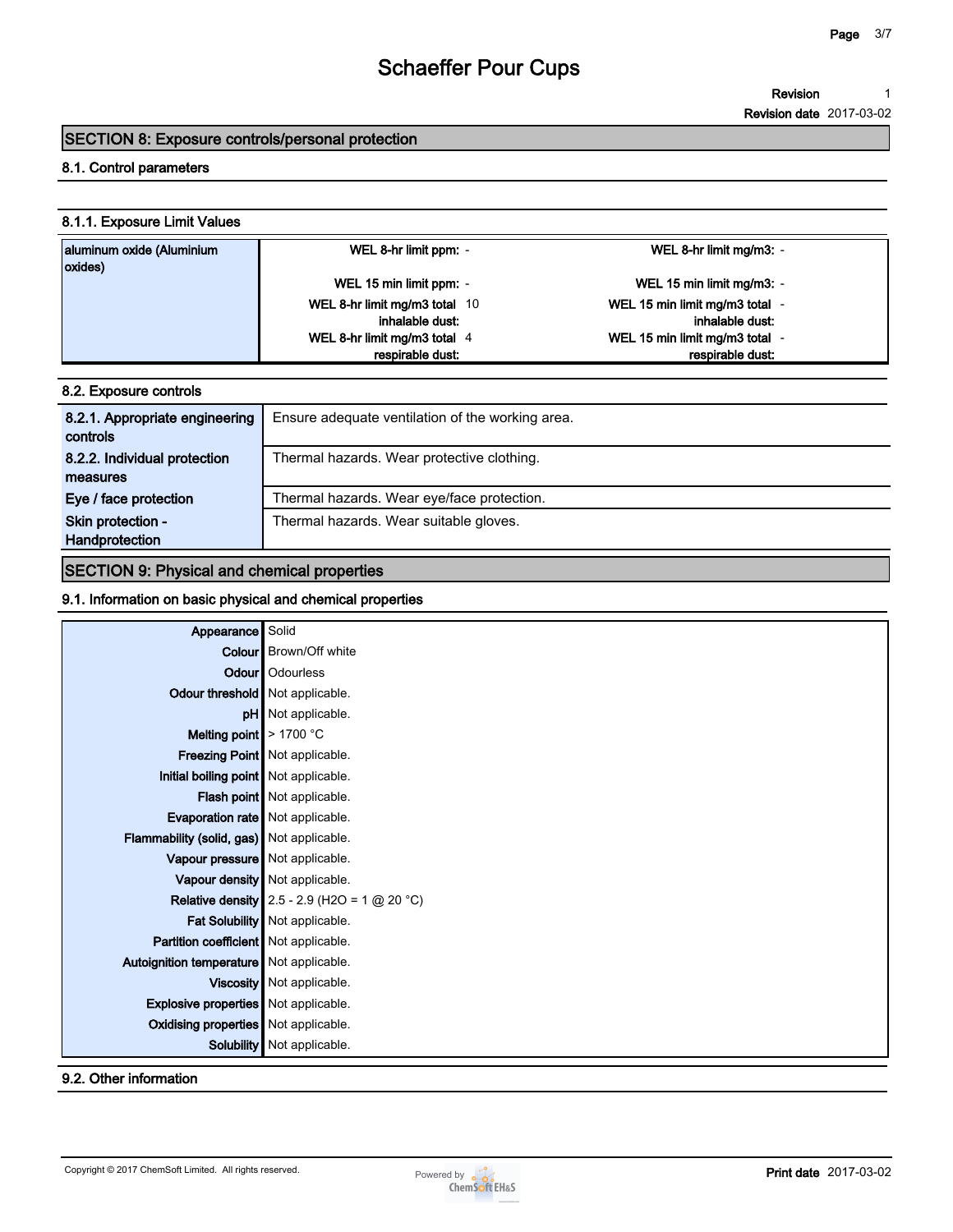**Revision Revision date 2017-03-02 1**

| 9.2. Other information                                    |                                                                                                                                                                                                                                                                                                                                                                                                                                                                                                                                                                                                                                                                                                                                                                                                                                                                                                  |
|-----------------------------------------------------------|--------------------------------------------------------------------------------------------------------------------------------------------------------------------------------------------------------------------------------------------------------------------------------------------------------------------------------------------------------------------------------------------------------------------------------------------------------------------------------------------------------------------------------------------------------------------------------------------------------------------------------------------------------------------------------------------------------------------------------------------------------------------------------------------------------------------------------------------------------------------------------------------------|
|                                                           | <b>Conductivity</b> Not applicable.                                                                                                                                                                                                                                                                                                                                                                                                                                                                                                                                                                                                                                                                                                                                                                                                                                                              |
|                                                           | Surface tension   Not applicable.                                                                                                                                                                                                                                                                                                                                                                                                                                                                                                                                                                                                                                                                                                                                                                                                                                                                |
|                                                           | Gas group Not applicable.                                                                                                                                                                                                                                                                                                                                                                                                                                                                                                                                                                                                                                                                                                                                                                                                                                                                        |
| Benzene Content Not applicable.                           |                                                                                                                                                                                                                                                                                                                                                                                                                                                                                                                                                                                                                                                                                                                                                                                                                                                                                                  |
|                                                           | Lead content Not applicable.                                                                                                                                                                                                                                                                                                                                                                                                                                                                                                                                                                                                                                                                                                                                                                                                                                                                     |
| VOC (Volatile organic                                     | Not applicable.                                                                                                                                                                                                                                                                                                                                                                                                                                                                                                                                                                                                                                                                                                                                                                                                                                                                                  |
| compounds)<br><b>SECTION 10: Stability and reactivity</b> |                                                                                                                                                                                                                                                                                                                                                                                                                                                                                                                                                                                                                                                                                                                                                                                                                                                                                                  |
| 10.1. Reactivity                                          |                                                                                                                                                                                                                                                                                                                                                                                                                                                                                                                                                                                                                                                                                                                                                                                                                                                                                                  |
|                                                           | Not applicable.                                                                                                                                                                                                                                                                                                                                                                                                                                                                                                                                                                                                                                                                                                                                                                                                                                                                                  |
| 10.2. Chemical stability                                  |                                                                                                                                                                                                                                                                                                                                                                                                                                                                                                                                                                                                                                                                                                                                                                                                                                                                                                  |
|                                                           | Stable under normal conditions.                                                                                                                                                                                                                                                                                                                                                                                                                                                                                                                                                                                                                                                                                                                                                                                                                                                                  |
| 10.3. Possibility of hazardous reactions                  |                                                                                                                                                                                                                                                                                                                                                                                                                                                                                                                                                                                                                                                                                                                                                                                                                                                                                                  |
|                                                           | No Significant Hazard.                                                                                                                                                                                                                                                                                                                                                                                                                                                                                                                                                                                                                                                                                                                                                                                                                                                                           |
| 10.4. Conditions to avoid                                 |                                                                                                                                                                                                                                                                                                                                                                                                                                                                                                                                                                                                                                                                                                                                                                                                                                                                                                  |
|                                                           | Keep away from water.                                                                                                                                                                                                                                                                                                                                                                                                                                                                                                                                                                                                                                                                                                                                                                                                                                                                            |
| 10.5. Incompatible materials                              |                                                                                                                                                                                                                                                                                                                                                                                                                                                                                                                                                                                                                                                                                                                                                                                                                                                                                                  |
|                                                           | No Significant Hazard.                                                                                                                                                                                                                                                                                                                                                                                                                                                                                                                                                                                                                                                                                                                                                                                                                                                                           |
| 10.6. Hazardous decomposition products                    |                                                                                                                                                                                                                                                                                                                                                                                                                                                                                                                                                                                                                                                                                                                                                                                                                                                                                                  |
|                                                           | Will not decompose if stored and used as recommended.                                                                                                                                                                                                                                                                                                                                                                                                                                                                                                                                                                                                                                                                                                                                                                                                                                            |
| <b>SECTION 11: Toxicological information</b>              |                                                                                                                                                                                                                                                                                                                                                                                                                                                                                                                                                                                                                                                                                                                                                                                                                                                                                                  |
| 11.1. Information on toxicological effects                |                                                                                                                                                                                                                                                                                                                                                                                                                                                                                                                                                                                                                                                                                                                                                                                                                                                                                                  |
| <b>Acute toxicity</b>                                     | No observed effect level.                                                                                                                                                                                                                                                                                                                                                                                                                                                                                                                                                                                                                                                                                                                                                                                                                                                                        |
| Skin corrosion/irritation                                 | No observed adverse effect level.                                                                                                                                                                                                                                                                                                                                                                                                                                                                                                                                                                                                                                                                                                                                                                                                                                                                |
| Serious eye damage/irritation                             | No observed adverse effect level.                                                                                                                                                                                                                                                                                                                                                                                                                                                                                                                                                                                                                                                                                                                                                                                                                                                                |
| Respiratory or skin                                       | No observed adverse effect level.                                                                                                                                                                                                                                                                                                                                                                                                                                                                                                                                                                                                                                                                                                                                                                                                                                                                |
| sensitisation                                             |                                                                                                                                                                                                                                                                                                                                                                                                                                                                                                                                                                                                                                                                                                                                                                                                                                                                                                  |
| Germ cell mutagenicity                                    | No observed effect level.                                                                                                                                                                                                                                                                                                                                                                                                                                                                                                                                                                                                                                                                                                                                                                                                                                                                        |
| Carcinogenicity                                           | No observed effect level.                                                                                                                                                                                                                                                                                                                                                                                                                                                                                                                                                                                                                                                                                                                                                                                                                                                                        |
| <b>Reproductive toxicity</b>                              | No observed effect level.                                                                                                                                                                                                                                                                                                                                                                                                                                                                                                                                                                                                                                                                                                                                                                                                                                                                        |
| STOT-single exposure                                      | No observed effect level.                                                                                                                                                                                                                                                                                                                                                                                                                                                                                                                                                                                                                                                                                                                                                                                                                                                                        |
| STOT-repeated exposure                                    | Chronic effects<br>Prolonged inhalation of respirable crystalline silica<br>In 1997, the International Agency for Research on Cancer (IARC) concluded that crystalline silica<br>inhaled from occupational sources can cause lung cancer in humans. However it pointed out that<br>not all industrial circumstances, nor all crystalline silica types, were to be incriminated. (IARC<br>Monographs on the evaluation of the carcinogenic risks of chemicals to humans, Silica, silicates<br>dust and organic fibers, 1997, Vol. 68, IARC, Lyon, France). In June 2003, the European<br>Commission's Scientific Committee for Occupational Exposure Limits (SCOEL) concluded:<br>"that the main effect in humans of the inhalation of respirable crystalline silica is silicosis. There is<br>sufficient information to conclude that the relative lung cancer risk is increased in persons with |
|                                                           | silicosis (and apparently, not in employees without silicosis exposed to silica dust in quarries and                                                                                                                                                                                                                                                                                                                                                                                                                                                                                                                                                                                                                                                                                                                                                                                             |

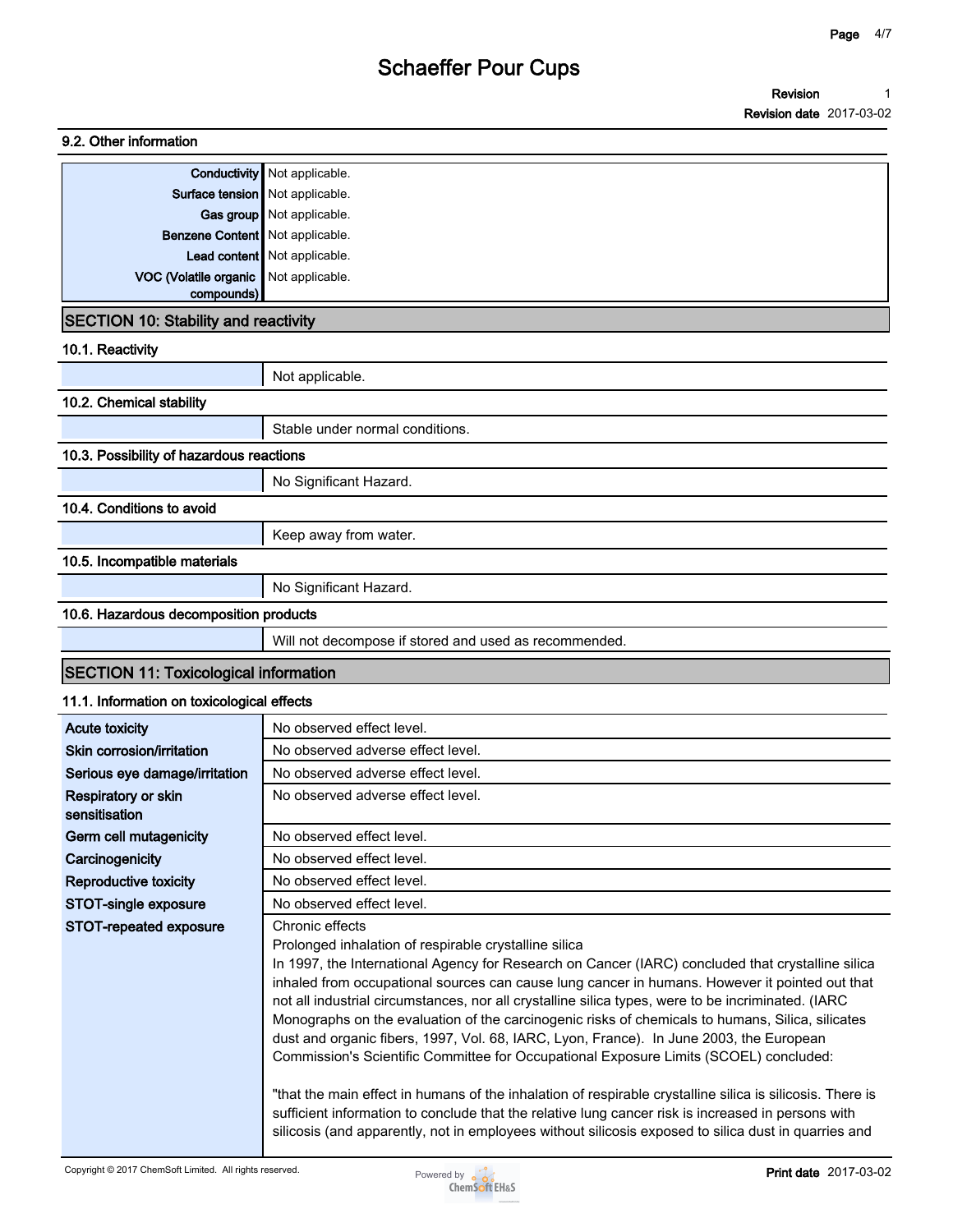| 11.1. Information on toxicological effects |                                                                                                                                                                                                                                                                                                                                                                                                                                         |
|--------------------------------------------|-----------------------------------------------------------------------------------------------------------------------------------------------------------------------------------------------------------------------------------------------------------------------------------------------------------------------------------------------------------------------------------------------------------------------------------------|
|                                            | in the ceramic industry). Therefore, preventing the onset of silicosis will also reduce the cancer<br>risk. Since a clear threshold for silicosis development cannot be identified, any reduction of<br>exposure will reduce the risk of silicosis."                                                                                                                                                                                    |
|                                            | (SCOEL SUM Doc 94-final on respirable crystalline silica, June 2003)<br>There is a body of evidence supporting the fact that increased cancer risk would be limited to<br>people already suffering from silicosis. Worker protection against silicosis should be assured by<br>respecting the existing regulatory occupational exposure limits and implementing additional risk<br>management measures where required (see Section 16). |
| <b>Aspiration hazard</b>                   | No observed effect level.                                                                                                                                                                                                                                                                                                                                                                                                               |
| Repeated or prolonged<br>exposure          | No observed effect level.                                                                                                                                                                                                                                                                                                                                                                                                               |
| 11.1.4. Toxicological Information          |                                                                                                                                                                                                                                                                                                                                                                                                                                         |
|                                            | No data available                                                                                                                                                                                                                                                                                                                                                                                                                       |
| <b>SECTION 12: Ecological information</b>  |                                                                                                                                                                                                                                                                                                                                                                                                                                         |
| 12.1. Toxicity                             |                                                                                                                                                                                                                                                                                                                                                                                                                                         |
|                                            | No data available                                                                                                                                                                                                                                                                                                                                                                                                                       |
| 12.3. Bioaccumulative potential            |                                                                                                                                                                                                                                                                                                                                                                                                                                         |
|                                            |                                                                                                                                                                                                                                                                                                                                                                                                                                         |
| <b>Partition coefficient</b>               |                                                                                                                                                                                                                                                                                                                                                                                                                                         |
|                                            | Schaeffer Pour Cups Not applicable.                                                                                                                                                                                                                                                                                                                                                                                                     |
| <b>SECTION 13: Disposal considerations</b> |                                                                                                                                                                                                                                                                                                                                                                                                                                         |
| <b>General information</b>                 |                                                                                                                                                                                                                                                                                                                                                                                                                                         |
|                                            | Dispose of in compliance with all local and national regulations.                                                                                                                                                                                                                                                                                                                                                                       |
| <b>SECTION 14: Transport information</b>   |                                                                                                                                                                                                                                                                                                                                                                                                                                         |
| 14.1. UN number                            |                                                                                                                                                                                                                                                                                                                                                                                                                                         |
|                                            | The product is not classified as dangerous for carriage.                                                                                                                                                                                                                                                                                                                                                                                |
| 14.2. UN proper shipping name              |                                                                                                                                                                                                                                                                                                                                                                                                                                         |
|                                            | The product is not classified as dangerous for carriage.                                                                                                                                                                                                                                                                                                                                                                                |
| 14.3. Transport hazard class(es)           |                                                                                                                                                                                                                                                                                                                                                                                                                                         |
|                                            | The product is not classified as dangerous for carriage.                                                                                                                                                                                                                                                                                                                                                                                |
| 14.4. Packing group                        |                                                                                                                                                                                                                                                                                                                                                                                                                                         |
|                                            | The product is not classified as dangerous for carriage.                                                                                                                                                                                                                                                                                                                                                                                |
| 14.5. Environmental hazards                |                                                                                                                                                                                                                                                                                                                                                                                                                                         |
|                                            | The product is not classified as dangerous for carriage.                                                                                                                                                                                                                                                                                                                                                                                |
| 14.6. Special precautions for user         |                                                                                                                                                                                                                                                                                                                                                                                                                                         |
|                                            | The product is not classified as dangerous for carriage.                                                                                                                                                                                                                                                                                                                                                                                |
|                                            | 14.7. Transport in bulk according to Annex II of MARPOL 73/78 and the IBC Code                                                                                                                                                                                                                                                                                                                                                          |
|                                            | The product is not classified as dangerous for carriage.                                                                                                                                                                                                                                                                                                                                                                                |

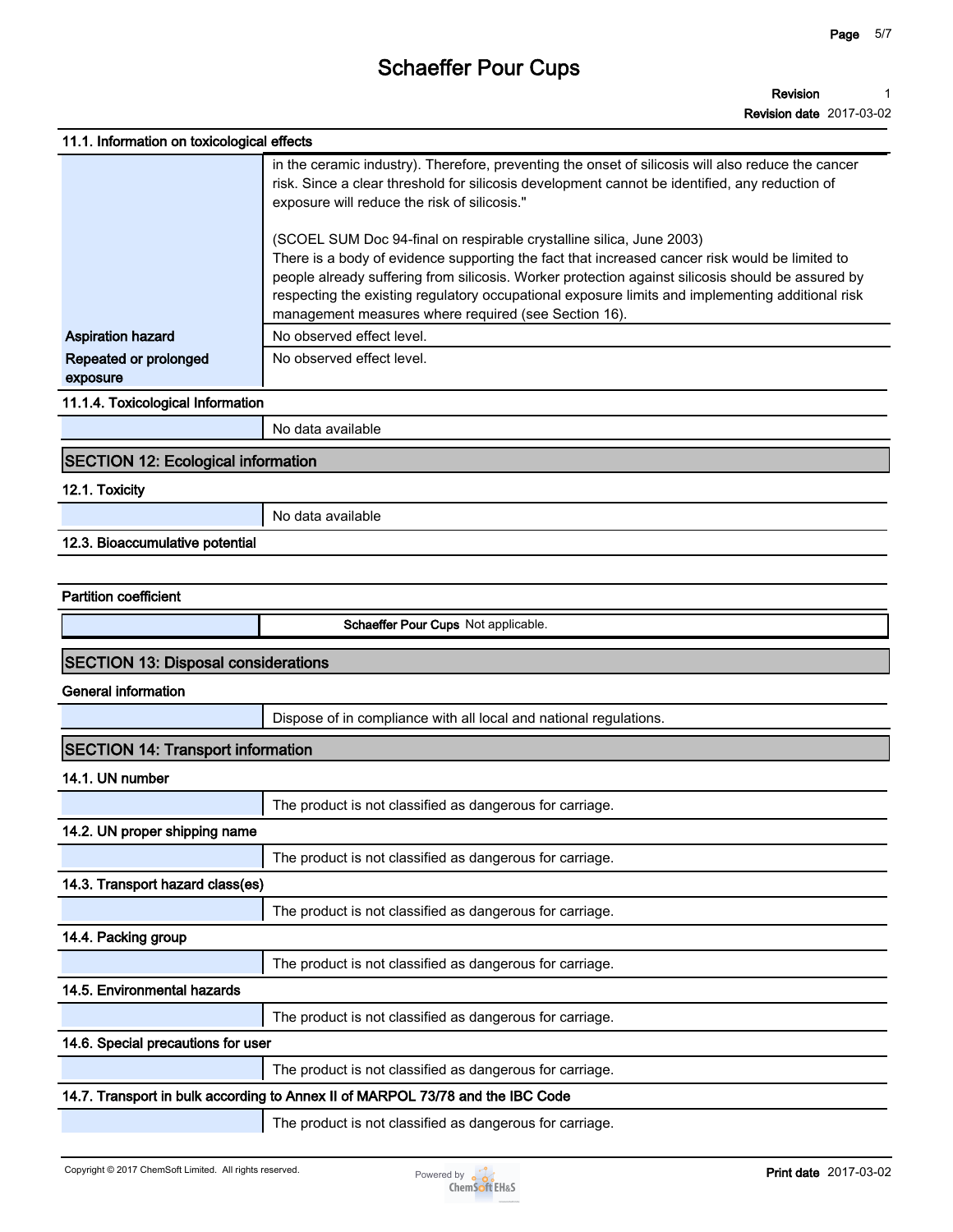**Revision Revision date 2017-03-02 1**

**Further information**

**The product is not classified as dangerous for carriage.**

#### **SECTION 15: Regulatory information**

#### **15.1. Safety, health and environmental regulations/legislation specific for the substance or mixture**

| <b>Regulations</b> | U.S. FEDERAL REGULATIONS:<br>CERCLA 103 Reportable Quantity: Shaffer Pour Cups are not subject to CERCLA reporting<br>requirements. Many states have more stringent release reporting requirements. Report spills<br>required under federal, state and local regulations.                                                                                                                                                                                                                                                           |
|--------------------|-------------------------------------------------------------------------------------------------------------------------------------------------------------------------------------------------------------------------------------------------------------------------------------------------------------------------------------------------------------------------------------------------------------------------------------------------------------------------------------------------------------------------------------|
|                    | <b>SARA TITLE III:</b><br>Hazard Category For Section 311/312: none                                                                                                                                                                                                                                                                                                                                                                                                                                                                 |
|                    | Section 313 Toxic Chemicals: This product contains the following chemicals subject to Annual<br>Release Reporting Requirements Under SARA Title III, Section 313 (40 CFR 372): None                                                                                                                                                                                                                                                                                                                                                 |
|                    | Section 302 Extremely Hazardous Substances (TPQ): None                                                                                                                                                                                                                                                                                                                                                                                                                                                                              |
|                    | EPA Toxic Substances Control Act (TSCA) Status: All of the components of this product are listed<br>on the TSCA inventory.                                                                                                                                                                                                                                                                                                                                                                                                          |
|                    | <b>U.S. STATE REGULATIONS</b><br>California Proposition 65: This product contains the following substances known to the State of<br>California to cause cancer: quartz, but in the form of a fixed shape, no exposure expected.                                                                                                                                                                                                                                                                                                     |
|                    | COMMISSION REGULATION (EU) No 453/2010 of 20 May 2010 amending Regulation (EC) No<br>1907/2006 of the European Parliament and of the Council on the Registration, Evaluation,<br>Authorisation and Restriction of Chemicals (REACH), establishing a European Chemicals Agency,<br>amending Directive 1999/45/EC and repealing Council Regulation (EEC) No 793/93 and<br>Commission Regulation (EC) No 1488/94 as well as Council Directive 76/769/EEC and<br>Commission Directives 91/155/EEC, 93/67/EEC, 93/105/EC and 2000/21/EC. |
|                    | REGULATION (EC) No 1907/2006 OF THE EUROPEAN PARLIAMENT AND OF THE COUNCIL<br>of 18 December 2006 concerning the Registration, Evaluation, Authorisation and Restriction of<br>Chemicals (REACH), establishing a European Chemicals Agency, amending Directive 1999/45/EC<br>and repealing Council Regulation (EEC) No 793/93 and Commission Regulation (EC) No 1488/94<br>as well as Council Directive 76/769/EEC and Commission Directives 91/155/EEC, 93/67/EEC,<br>93/105/EC and 2000/21/EC.                                    |

#### **15.2. Chemical safety assessment**

**No data is available on this product.**

#### **SECTION 16: Other information**

#### **Other information**

|                 | Training<br>Workers must be informed of the presence of crystalline silica and trained in the proper use and<br>handling of this product as required under applicable regulations. |
|-----------------|------------------------------------------------------------------------------------------------------------------------------------------------------------------------------------|
| <b>Revision</b> | This document differs from the previous version in the following areas:.                                                                                                           |
|                 | 2 - Other hazards.                                                                                                                                                                 |
|                 | 2 - 2.2. Label elements.                                                                                                                                                           |
|                 | 15 - Further information.                                                                                                                                                          |
|                 | 15 - 15.2. Chemical safety assessment.                                                                                                                                             |